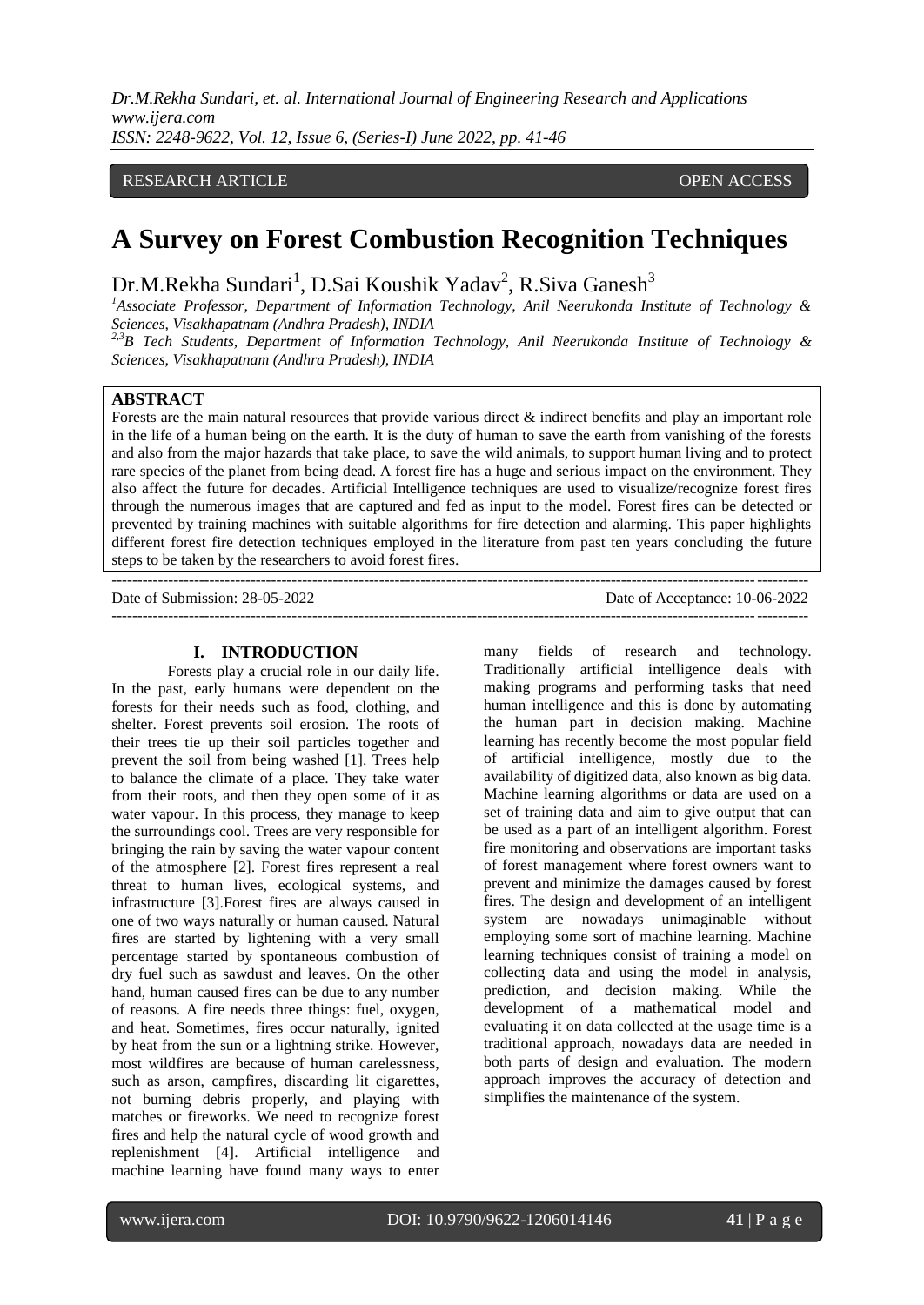## **II. SURVEY ON FOREST COMBUSTION RECOGNITION TECHNIQUES**

Forest is source of living for human beings. Forests provide ecological balance and help human, animals and birds lead comfortable life. They play vital role as they provide us air to breathe, food to eat , shelter to live , fuel to run our vehicles, cook our food, and means of living for the tribal people in and around the forest area. As forests play great role in human living these days India witnessed great amount of forest fires in 2020.Analysing the reasons for forest fires and research aimed towards better forest Combustion recognition techniques employing various technological advancements is another solution to reduce the disaster. The literature showcased many techniques in the areas of data mining, Artificial intelligence, Deep learning, image processing and Machine Leaning.

Zang et.al [5] in their work deployed multiple monitors with various viewpoints, in contrast to traditional models that recognize images from a particular single source. This model avoids false alarms. In this method, a graph neural network model is proposed that works on the similarity between multi-view images. It improves the accuracy of forest fire recognition. A dataset of images of forest fire is provided as input, this model extracts important features of the image that differentiates the forest from other things or substances. Image segmentation is done with the help of the HSV (Hue, Saturation and Value) model. It recognizes fires by identifying the hue, saturation, and value of colour. So all the pixels with fire are highlighted and we can know clearly that it is a forest fire. To distinguish forest fire image 3 steps are needed to be followed, 1. Image collection. 2. Fire recognition. 3. Screening the cropped images.

Sakr, George et.al [6] in their work presented an effective forest fire detection method using AI. Forest fires are a fundamental part of many ecosystems such as boreal forests, temperate forests, Mediterranean ecosystems, etc. Forest fire prediction, prevention, and management measures have become more important. Nowadays for forest fire danger prediction systems represent an essential tool to predict forest fire risks, they support the forest fire monitoring and extinction phase, assist the fire control planning and resource allocation and a system for automatic recognition of fire smoke using artificial neural networks applied to advanced high-resolution radiometer. The idea was to build a fire spread simulator and to land at good decision policies. Any forecast mechanism bases its prediction on continuous observation of several specific features. In this paper, the aim is to reduce the number of monitoring features and to eliminate unwanted data and to strengthen required weather prediction mechanisms. In the simplest form, SVM (Support Vector Machine) uses a linear hyper plane to create a classifier with a maximal margin. In other cases, where the data is not linearly separable, the SVM maps the data into a higher-dimensional space called the feature space. The weather data provided by the Lebanese Agricultural Research Institute (LARI) cover the Lebanese territory. Each day of weather data from LARI corresponds to a specific number of fires that are extracted from the fire list. The number of fires over the nine years is used to create the four scales of danger on which the prediction takes place. The relationship between the weather parameters of today and the fires in the upcoming days is monitored through SVM. The paper presented a forest fire risk prediction mechanism, based only on meteorological data and independent of any weather prediction mechanism The results demonstrate the ability to predict forest fire risk with a limited amount of data and has shown that support vector machines can be used for a two-class prediction of fire risk with very high accuracy of up to 96%.

Seric et.al [7] discussed the advantages of using machine learning and artificial intelligence techniques in forest fire observers. The system architecture describes three main parts, i.e., the data is analyzed by network observer that checks the validity of system parts and data available from sensors, phenomenon observer for detection of scenario taking place in the environment that is monitored, and system observer for analysis of system usefulness and identification of future improvement of the system. In all of these three parts, ML/AI techniques are used. Detecting forest fires from a single or series of digital images has led many scientists to work on applying image processing and computer vision techniques in the search for algorithms to detect fire or smoke. In these researches, scientists aim their focus on the exactness and correctness of proposed algorithms. Besides the exactness and correctness detection algorithm, it must involve mechanisms for observation of vital parts and automatic recovery in case of failure. Artificial Intelligent forest fire monitoring and surveillance system are software systems supporting cameras mounted on pillars to monitor locations in the forest. Some tasks, followed by a software system are 1. Collecting data from the monitoring locations 2. Analyzing the validity of data collected from the monitoring location 3. Data processing in search for visible signs of smoke and fire 4. data archiving 5. Presenting the results of the processing to the users via a web interface.

Alkhitib et.al [8] discussed that forest fire Detection is the Forest defender of the earth's ecological balance. Forest fire's cause irreparable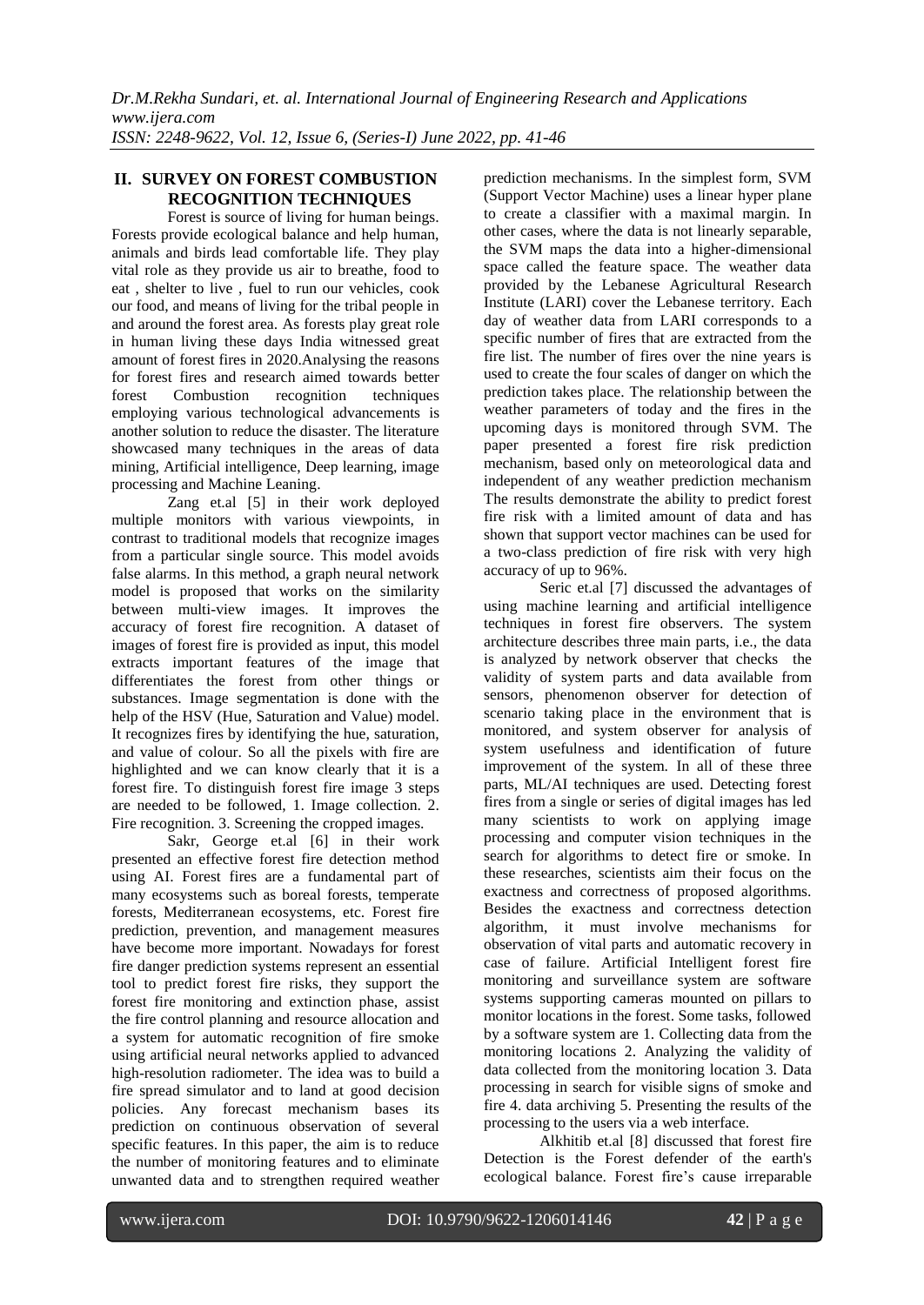damage to the environment and that atmosphere of 30% Co2 comes from forest fires. These forest fires are a great menace to ecologically healthy grown forests and the protection of the environment. There are some most frequently used fire detection techniques are1. Controlled burning 2. Watch towers 3. Infrared 4. Spotter planes 5. Water tankers 6. Optical smoke detection. In Australia the fire does not harm any humans or properties it is left to burn until it dies alone. This paper, highlights about fire suppression and detection Techniques, Satellite-Based Systems, Optical sensors, Digital cameras, Wireless sensor networks. Millions of hectares of forest are destroyed by fire every year. Areas destroyed by these fires are larger and produce more carbon monoxide than the overall automobile traffic. In fire suppression and detection techniques, they discussed the most frequently used fire detection techniques. In satellites based system's earth-orbiting satellites and even air floating division have been employed for observation and detection of a forest fire. An optical sensor and digital camera surveillance and wireless sensor network are also employed. There are several detections and monitoring systems used by authorities. These include observers in the form of patrols or monitoring towers, aerial and satellite monitoring are increasingly promoted. Detection and monitoring systems based on optical camera sensors and different types of detection sensors or their combination are used to detect forest fires.

Mahmoud et.al [9] discussed that accurate forest fire detection algorithms remain a challenging issue because some of the objects have the same features like fire, that may result in a high false alarm rate. These forest fire detection algorithms remain a challenging issue. This paper presents a new image processing forest fire detection method, which consists of four stages. First, a background subtraction algorithm is applied to detect moving regions. Secondly, candidate fire regions are determined using CIEL colour space. Thirdly, special wavelet analysis is used to differentiate between actual fire and fire-like objects, because candidate regions may contain moving fire-like objects. Finally, a support vector machine is used to classify the region of interest as either real fire or non-fire. Forest fires warn to human lives, environmental systems, and infrastructure. The objects have the same features with a fire detection method containing four stages, Background subtraction algorithm is applied to detect moving regions, Candidate fire regions are determined using CIE Lab colour space, and special wavelet analysis is used to differentiate b/w control fire and fire objects, Support vector machine is used to classify the region of interest to either real fire or non-fire

image processing. In this, background subtraction and special wavelet analysis methods are employed. The forest fire detection method achieved a good detection rate (93.46%) and a low false alarm rate (689%) in fire likes objects. The future work and the method's accuracy could be improved by extracting more fire features and increasing the training data set.

Abid et.al [10] presented a comprehensive type of survey based on machine learning algorithms on forest fire prediction and detection systems. Forest fires are breaking out so frequently nowadays. Forest fires are causing major environmental damage. Every year, millions of hectares are being hit in several parts of the world and there is a threat to fauna and flora species whose lives are being affected because of forest fire consequences. Detection has become an old method in terms of an emergency, considering this they have implemented wireless sensor networks (WSNs) and unmanned aerial vehicles (UAVs) these are proposed because these consists of automatic detection of forest fires. Almost all types of machine learning methods are exploited for these issues so we have to follow the trend which is towards the integration of artificial intelligence. In other work different machine learning models were introduced for the identification of burned forest areas (MLP, SVM, RBFN) were investigated and have been detected and collected 7920 burned forest areas between 2009 and 2018. The report results consist of a success rate between 53.02% 62.89% and the global accuracy 65%. So MLP is chosen as the best model in machine learning algorithms. In our country, the month of April may be the time when forest fires take place in various parts of the country, this is due to dry soil caused by a weak monsoon this will happen in extremely prone areas which lead to forest fires in India that takes up to 26.2% of forest to fire which is 1,72,374 sq km. The main reason for the forest fire is human activities. Global climate change leads to pollution and it leads to rising instances of fires. Extreme heat and dryness created by rubbing of branches are also possible causes and lack of soil moisture also becomes a key factor for forest fires. In the year 2019 satellite information was also being given when a major part of the fire is being spotted in forests.

Hariyawan et.al [11] Proposed a new method for forest fire detection. To solve this problem a new type of detection system is presented: A wireless sensor network (WNS). This sensor consists of a transmitter/receiver, microcontroller, and three sensor measurements of gasoline. Methane, CO, and CO2 are used as the main indicator for the early detection of forest fires. RF modules in a shown area are 310m at 230m and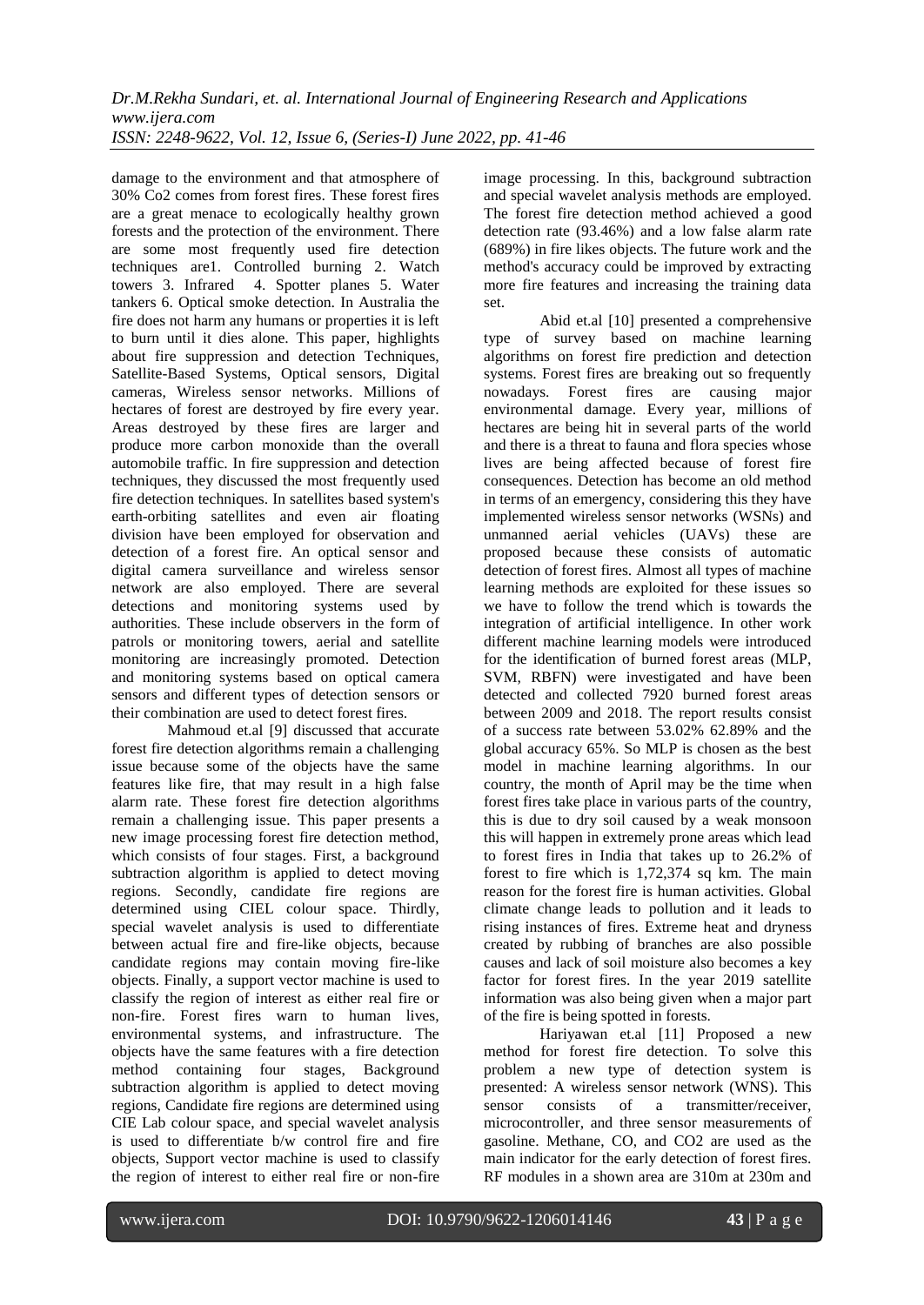*Dr.M.Rekha Sundari, et. al. International Journal of Engineering Research and Applications www.ijera.com ISSN: 2248-9622, Vol. 12, Issue 6, (Series-I) June 2022, pp. 41-46*

90m at 19,200 bps. In terms of current technological developments, some sustainable programs require a system to analyze and be capable of monitoring indications of forest fires. Currently, wireless technologies can send data without using wires. This technology has become one of the best developments of applied technology that can support forest fire conservation programs. A wireless sensor network (WSN) is a computed, communication, and measurement process that provides administration capabilities to a device for observation, treatment for events, phenomena, and environment using wireless technologies. WSN technologies provide the foundation to conduct experiments on the environment. Overall human activities and actions require monitoring WSN systems employing sensors based on temperature, pressure, humidity, position, optic, radiation, movement, and vibration. Each node of WSN systems generally consists of communication, sensing, power, and processing. The main part of the wireless sensor network is system processing which can affect energy consumption. Some of the processors are Microcontroller, Digital signal processors, Application-specific IC, and Field programmable gate arrays. To detect forest fires they perform measurements of temperature, flame, gas, oil, co2, Co, and methane from the burning peat. In this way, the wireless sensor network (WSN) is working to detect the forest fire beforehand to avoid massive damage which could affect the whole ecosystem.

Yan, Xiaofei, et.al [12] discussed that Human observation is a traditional method to detect forest fire, risky conditions suddenly pulls people back when a fire occurs. The various human observations of forests fires like novel sensing technologies such as cameras, infrared detectors, satellite-based remote sensing, wireless sensor networks, etc. (WSN), etc. The monitoring variation of smoke or fire in the forest by using Machine Vision Method (MVM) are available in literature survey. Some disturbances by the landscape, smoke produced from industries, weather conditions, and social activities may deflect the accuracy of machine vision-based systems. We have an alternative technique for fire and forest and post-fire recovery by satellite-based remote sensing. This Remote sensing method normally scans the image by using satellites at an interval of one or two days. In recent times a satellite operated by the Japan Meteorological Agency has a special feature where it can detect fire hotspots within 10 minutes, and also write data over the entire hemisphere. This is the example that is acceptable for real-time forest fire detection, although a wide area of around 0.1 hectares with a location error of about one kilometer takes one pixel of remote sensing-based images that contains fire or smoke at the beginning stage of fire occurrence. Nowadays monitoring of forest fire using Wireless Sensor Network (WSN) is an alternative technique that is becoming more and more popular for real-time applications Modules that can collect humidity, air pressure, wind direction and speed, temperature, smoke, gas concentration, and some solar-powered nodes integrated with sensors are integrated inside WSN. This data is communicated, stored, and processed with control centres through the nodes of wireless networks. If in case there is any occurrence of fire the control centres will automatically detect those hotspot areas. Sensors can be monitored in both dynamic and static parameters, which are very useful for detecting and eradicating forest fires. Some previous studies of forest fires say that to maintain high accuracy and efficiency; we should monitor air temperature and smoke density, etc. An artificial Neural Network (ANN) is defined as a mathematical model designed in such a way that it can perform every work as the human brain does. Generalization capability, self-organization, and adaptive learning are the features of Artificial Neural networks (ANN). It is considered to be a good classifier because it deducts smoke and flaming phases with high accuracy according to the sensor measured data. Both training and testing phases of (ANN) were performed using the mat lab tool, which has excellent processing of numerical models and large data sets.

Barmpoutis et.al [13] observed that to detect fires in the forest we have many technologies. In this paper, optical remote sensing techniques are used. Terrestrial System: A terrestrial system is a very early detection system that consists of individual sensors or a network of ground sensors. Those sensors are used are handled carefully and are placed to achieve adequate visibility. The sensors used in watchtowers, which are used to monitor high-risk detection and also used for verification and localization of reported fires. Different types of cameras used for the detection of forest fires like Optical cameras and IR cameras that can capture data ranging from low to ultra-high resolution. Optical cameras that provide colour information. IR cameras that provide Thermal Radiation. Unmanned Aerial Vehicles: A terrestrial imaging system can be able to detect both flame and smoke but it is very much impossible to view promptly. By using UAVs we can have broader and more accurate perceptions. It can also be used for detecting many symptoms like fire and smoke using Geostationary Satellites and by using Cubesats. Finally, this paper concludes that we can have a detailed comparison between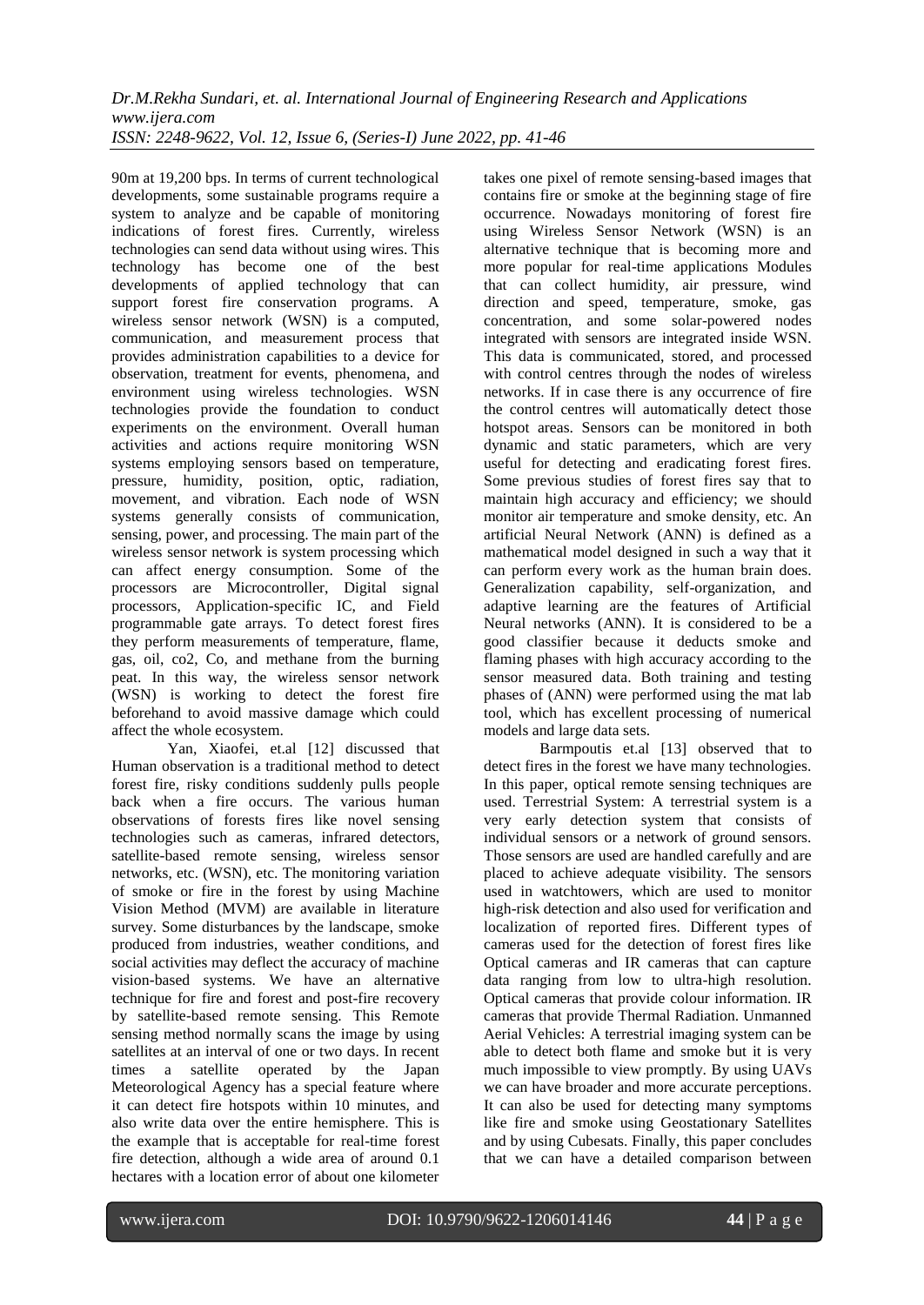three categories of fire detection in terms of Accuracy, covered Area, and response time.

Hanamaraddi et.al [14] discussed forest fire detection by using Image Processing. Forests can purify water, stabilize soil, cycle nutrients, moderate climate, and store carbon. Nowadays, due to forest fires, the ecological balance is disturbed so many people are facing many health problems. By using Image processing for forest fire detection through YCbCr colour model, adopted and rule-based colour model due to its less complexity and effectiveness. By using Image Processing we can identify the quality of fires by the colours. We can detect the fire quantity as high or low. The output of Image Processing is either an image or a set of characteristics or parameters which was related to that image. In Image Processing, the input was taken as a 2D signal and then applied to standard techniques. A colour model is a mathematical model that describes the colours that which describes as tuples. 1. CMYK color model 2. RGB colour model 3. YCbCr colour model The Identification of Forest Fire Based on Digital Image Processing: In this, forest fire by using the Image Processing functionality is easily detected based on continuous image sampling by a CCD camera. Configuration characteristics, dynamic characteristics, and colour information from the Image Processing algorithm. The source of the fire can be easily identified by its characteristics. In this paper, the uses of YCbCr colour spaces separating luminance from chrominance is discussed.

Basu, M.Trinath, et.al [15] have found that in a survey 80%of losses are due to forest fires. If the fire was identified, action can be taken to reduce or prevent forest fire and to maintain ecology. The work has assembled a fire finder by Node MCU which is an interface with a temperature sensor, a smoke sensor, and a signal. The temperature sensor detects the warmth and the smoke sensor detects any smoke produced because of fire. Whenever a fire is activated it consumes adjacent and produces smoke from candlelight or oil light which was used by a family. When warm force is high, then the alerts go on. When a bell or an alert goes on then the temperature smoke level decreases. Additionally LCD is interfaced to the Node MCU board with the assistance of IoT innovation. When LCD recognizes smoke or fire, then it alarms the client about the fire through the Ethernet. The wireless sensors can easily detect early wildfire.

### **III. CONCLUSION**

This paper gives an insight into possible ways that were implemented for Forest Combustion Recognition using techniques like image processing, temporal variation, wireless sensors, spatial data, CNN, ANN, and swim techniques. Application and performance of forest fire detection techniques depend upon the size of forest, type of forest: sparse or dense, area located and many other parameters. In the near future there will be more advanced techniques based on remote sensing that may lead to forest fire detection and automatic fire control methods can be employed to reduce fires using AI and ML.

### **REFERENCES**

- [1]. C. E. Premal and S. S. Vinsley, "Image processing based forest fire detection using YCbCr colour model," in Proceedings of the 2014 International Conference on Circuits, Power and Computing Technologies, ICCPCT 2014, pp. 1229–1237, 2014.
- [2]. Solobera, J. Detecting Forest Fires using Wireless Sensor Networks with Waspmote Libelium, 2010
- [3]. Mahmoud, Mubarak AI, and Honge Ren. "Forest fire detection using a rule-based image processing algorithm and temporal variation." Mathematical Problems in Engineering 2018 (2018).
- [4]. Zhang, Lin, Mingyang Wang, and Yunhong Ding. , Forest Fire Recognition Based on GNN With Dynamic Feature Similarity of Multi-View Images.(2021).
- [5]. Angayarkkani, K., and N. Radhakrishnan. "An intelligent system for effective forest fire detection using spatial data preprintarXiv:1002.2199 (2010).
- [6]. Sakr, George E., et al. Artificial intelligence for forest fire prediction. 2010 IEEE/ASME international conference on advanced intelligent mechatronics. IEEE, 2010.
- [7]. Eeri, Ljiljana, Darko Stipaniev, and Damir Krstini. ML/AI in intelligent forest fire observer network. MMS 2018: 3rd EAI International Conference on Management of Manufacturing Systems. European Alliance for Innovation, 2018.
- [8]. Alkhatib, Ahmad AA. A review on forest fire detection techniques. International Journal of Distributed Sensor Networks 10.3 (2014): 597368.
- [9]. Mahmoud, Mubarak Adam Ishag, and Honge Ren. Forest fire detection and identification using image processing and SVM. Journal of Information Processing Systems 15.1 (2019): 159168.
- [10]. Abid, Faroudja. A Survey of Machine Learning Algorithms Based Forest Fires Prediction and Detection Systems. Fire Technology 57.2 (2021): 559590.